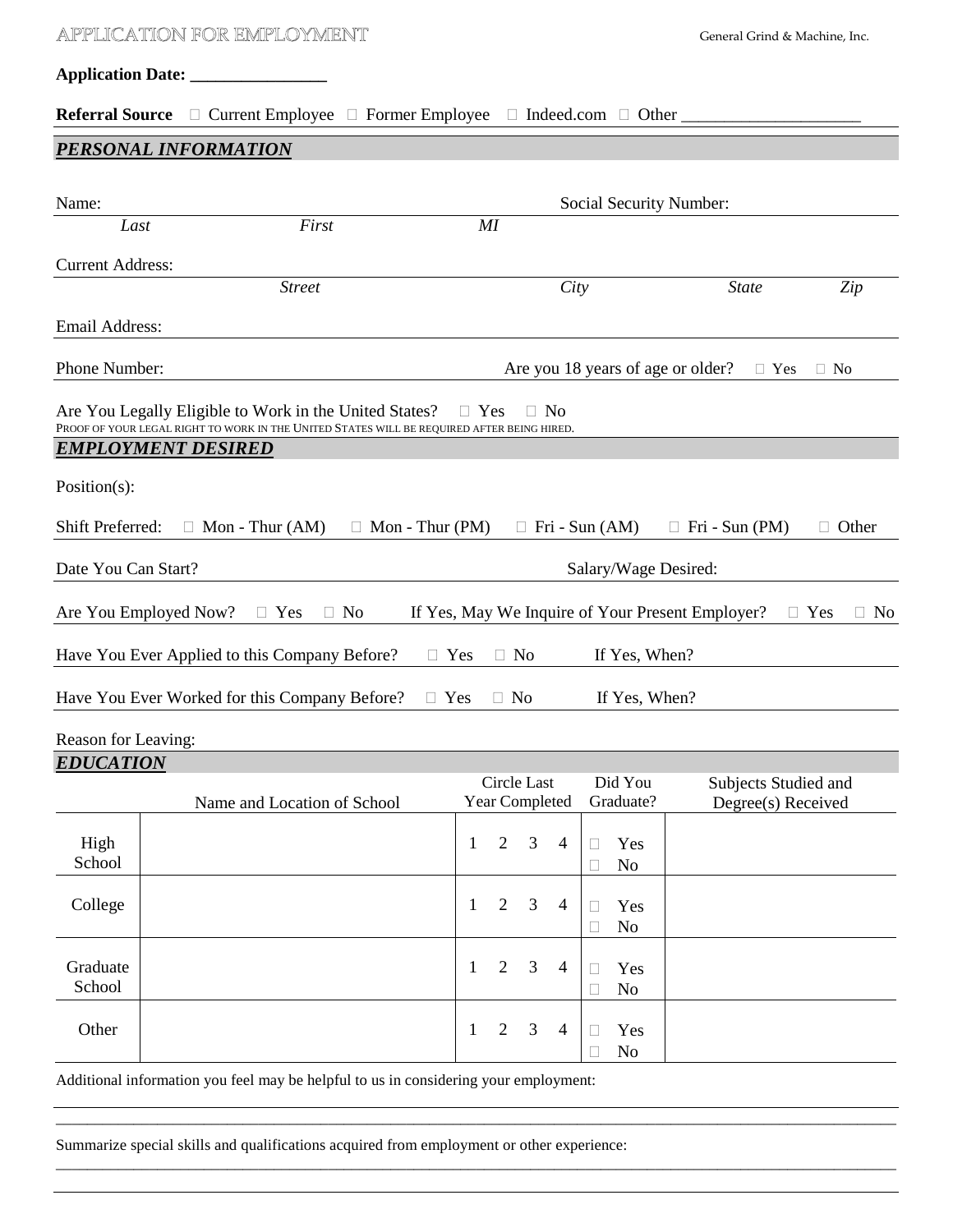| <b>EMPLOYMENT EXPERIENCE</b> | Start with your present or last job. Include military service assignments $\&$ volunteer activities. |           |
|------------------------------|------------------------------------------------------------------------------------------------------|-----------|
| Employer:                    |                                                                                                      |           |
| Address:                     | Hire Date:                                                                                           | End Date: |
| Supervisor Name:             | Telephone Number:                                                                                    |           |
| Job Title:                   |                                                                                                      |           |
| Duties Performed:            |                                                                                                      |           |
| Reason for Leaving:          |                                                                                                      |           |
| Employer:                    |                                                                                                      |           |
| Address:                     | Hire Date:                                                                                           | End Date: |
| <b>Supervisor Name:</b>      | Telephone Number:                                                                                    |           |
| Job Title:                   |                                                                                                      |           |
| Duties Performed:            |                                                                                                      |           |
| Reason for Leaving:          |                                                                                                      |           |
| Employer:                    |                                                                                                      |           |
| Address:                     | Hire Date:                                                                                           | End Date: |
| Supervisor Name:             | Telephone Number:                                                                                    |           |
| Job Title:                   |                                                                                                      |           |
| Duties Performed:            |                                                                                                      |           |
| Reason for Leaving:          |                                                                                                      |           |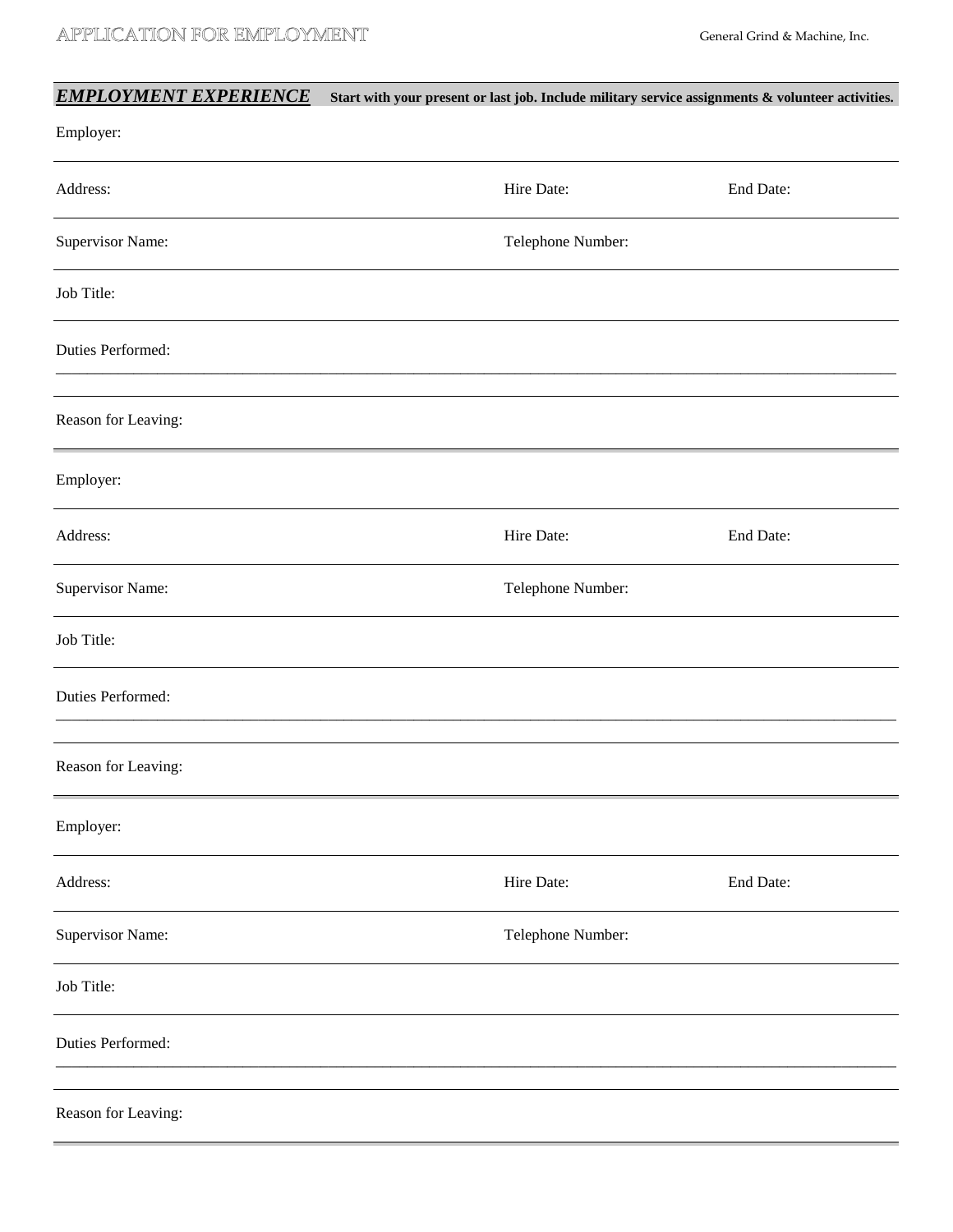## APPLICATION FOR EMPLOYMENT General Grind & Machine, Inc.

## *EMPLOYMENT EXPERIENCE (Continued)*

| Employer:           |                   |           |  |  |
|---------------------|-------------------|-----------|--|--|
| Address:            | Hire Date:        | End Date: |  |  |
| Supervisor Name:    | Telephone Number: |           |  |  |
| Job Title:          |                   |           |  |  |
| Duties Performed:   |                   |           |  |  |
| Reason for Leaving: |                   |           |  |  |
| Employer:           |                   |           |  |  |
| Address:            | Hire Date:        | End Date: |  |  |
| Supervisor Name:    | Telephone Number: |           |  |  |
| Job Title:          |                   |           |  |  |
| Duties Performed:   |                   |           |  |  |
| Reason for Leaving: |                   |           |  |  |
| Employer:           |                   |           |  |  |
| Address:            | Hire Date:        | End Date: |  |  |
| Supervisor Name:    | Telephone Number: |           |  |  |
| Job Title:          |                   |           |  |  |
| Duties Performed:   |                   |           |  |  |
| Reason for Leaving: |                   |           |  |  |

**Please list all employers. If you need additional space, continue on a separate sheet of paper.**